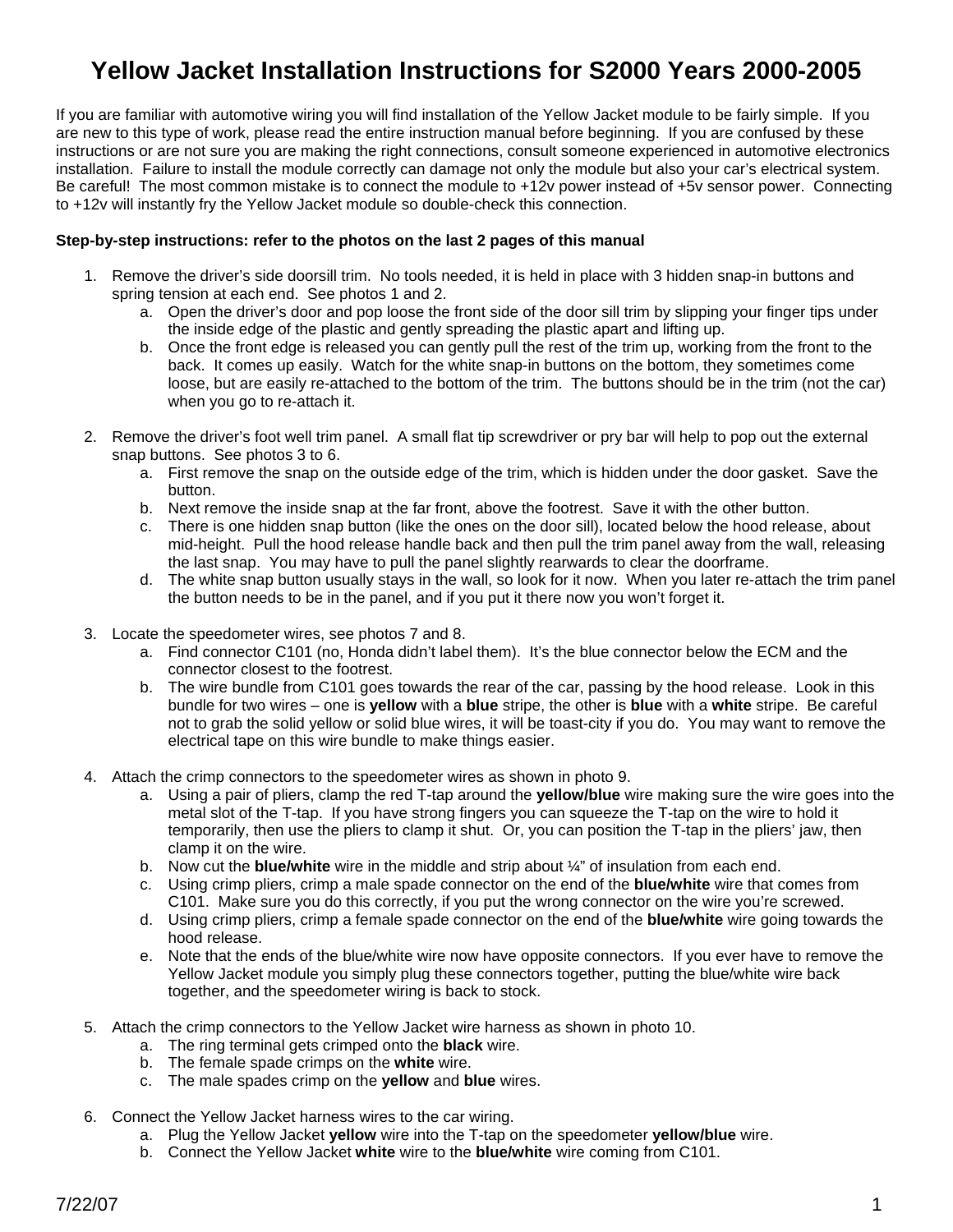- c. Connect Yellow Jacket **blue** wire to the **blue/white** wire coming from the hood release.
- d. Using a 10mm wrench, remove the bottom hood release bracket bolt and re-attach it with the ring terminal (on the harness **black** wire) under the bolt head, see photo 9.

### **Alternate wiring using screw terminal block**

If you purchased the installation kit and don't have a crimp tool you can connect the Yellow Jacket module using the screw terminal block provided in the kit. First do steps 1 to 3 from above, then

- 4. Cut a piece of the Yellow jacket **yellow** harness wire about 1 ½" long and strip both ends. Install it on the terminal block as shown in photo 11. Then connect the harness wires to the terminal block as shown in the photo.
- 5. Cut the **yellow/blue** wire and **blue/white** speedometer wires in the middle and strip ¼" of insulation from both ends.
- 6. Insert the speedometer wires into the terminal block as shown in photo 11 and tighten all the screws with a pocket screwdriver.

**Note:** You can return the wiring to stock (bypass the Yellow Jacket) by unplugging the module and inserting a jumper wire on the terminal block to reconnect the speed signal blue-white wires.

**For additional information, troubleshooting help, or to return products for repair or refund, see the "Trouble" section on the last page of this manual. No returns without authorization.** 

# **Testing the Installation**

- 1. Position the car on a level surface out of the way of other obstacles and where you can open the driver's door and easily push the car a few inches.
- 2. Temporarily set the dials on the Yellow Jacket module to "05". Then plug the module into the wire harness and position it where you can view the diagnostic LED.
- 3. Turn the ignition ON (do not start the car) and verify the LED comes on steady for 5 seconds. This verifies power is good, and the connection to the ECM is good.
	- a. If the LED does not come on, you have a bad connection to either the +5v power (yellow wire to yellow/blue wire) or the ground terminal. Check those connections.
	- b. If the LED flashes rapidly, you have power but the connection to the ECM is not good. Check the connection from the Yellow Jacket blue wire to the blue/white wire, making sure you've connected it to the end of the blue/white going towards the hood latch.
- 4. Immediately after the diagnostic LED lights for 5 seconds it will go out for one second, then watch closely and count the number of times it blinks. If you weren't paying attention and missed it, just turn the ignition off and back on. After the 5 second delay it should blink twice, then make a real short blink.
	- a. The dial setting of 05 is equivalent to 2-½% speedometer correction (the correction is always half the dial setting). On every power-up sequence, after a 5-second delay the LED will blink out the correction factor. It will blink once for each whole percent, and will make a quick blink at the end for a ½%. So 2-½% is displayed as "blink, blink, quick-blink".
- 5. Now put the car in neutral and release the hand brake. If the car does not move a few inches by itself, give it a little push. As soon as the car moves (only takes about ½") the diagnostic LED will start flashing slow. When the car stops, the blinking will stop.
	- a. This test confirms a good connection to the speedometer sensor wire. If the LED does not flash, check the connection from the Yellow Jacket white wire to the car's blue/white wire. It must be connected to the end of the blue/white wire coming from C101.
- 6. With the car stopped, wiggle all the wiring connections while watching the diagnostic LED. Make sure the LED never flashes. Any loose wires or poor connections will cause the LED to light in one of these modes:
	- a. Fast blink check for a loose connection on the Yellow Jacket blue wire
	- b. Slow blink check for a loose connection on the Yellow Jacket white wire
	- c. Light steady for 5 seconds check for a loose connection on the Yellow Jacket yellow or black wires

**Note:** The module does the diagnostic test and blinks the correction factor every time you start the car, but will immediately abort the test as soon as the car moves. So if you're trying to verify your dial settings make sure the car does not move, as it only takes half an inch of movement to trigger the module and end the diagnostic mode.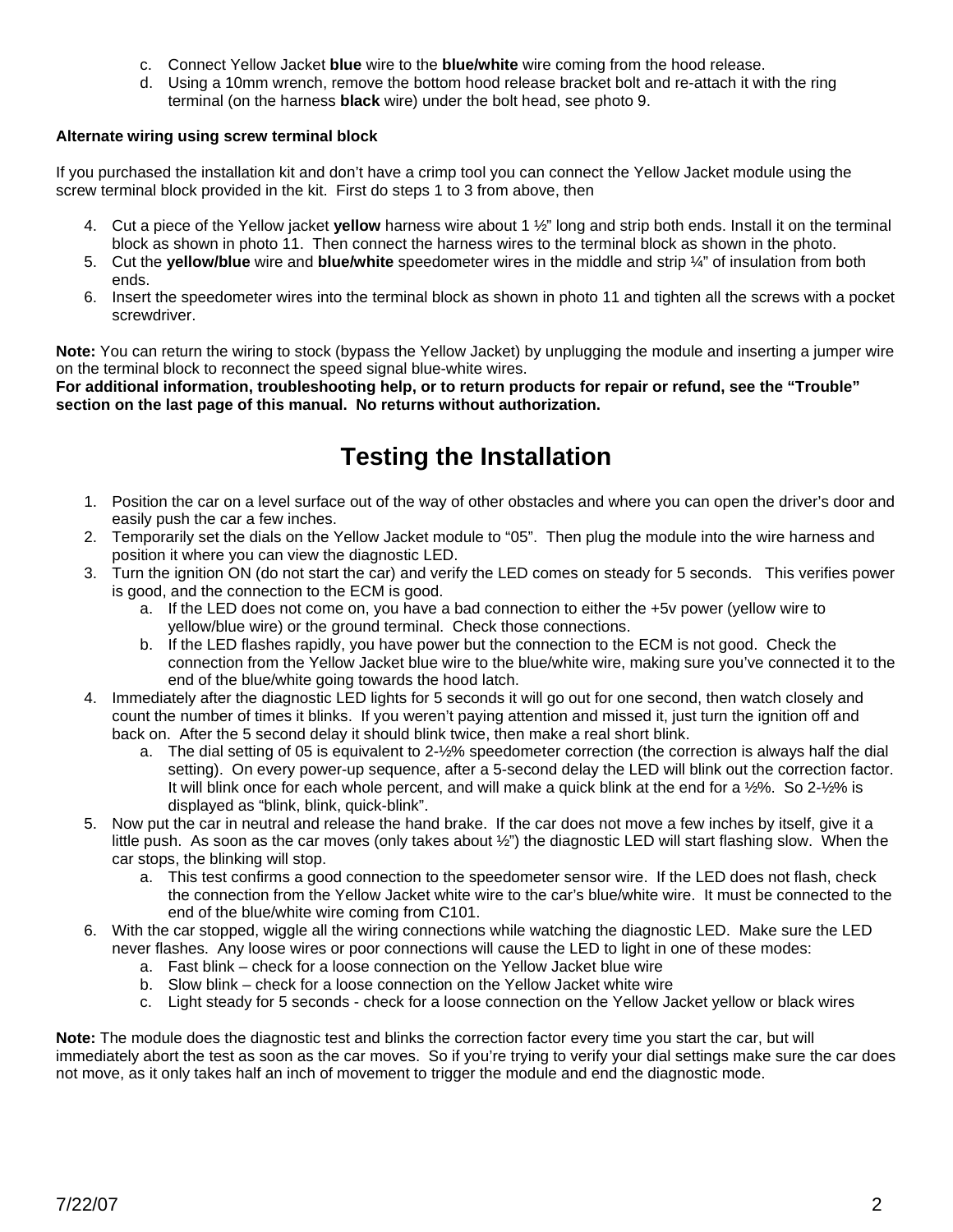

**Photo 3 – Remove hidden snap on foot well trim panel** 





**Photo 4 – Remove inside snap on foot well trim panel** 



Photo 5 – Remove snap that gets stuck in foot Photo 6 – Replace snap in foot well trim panel **well wall**